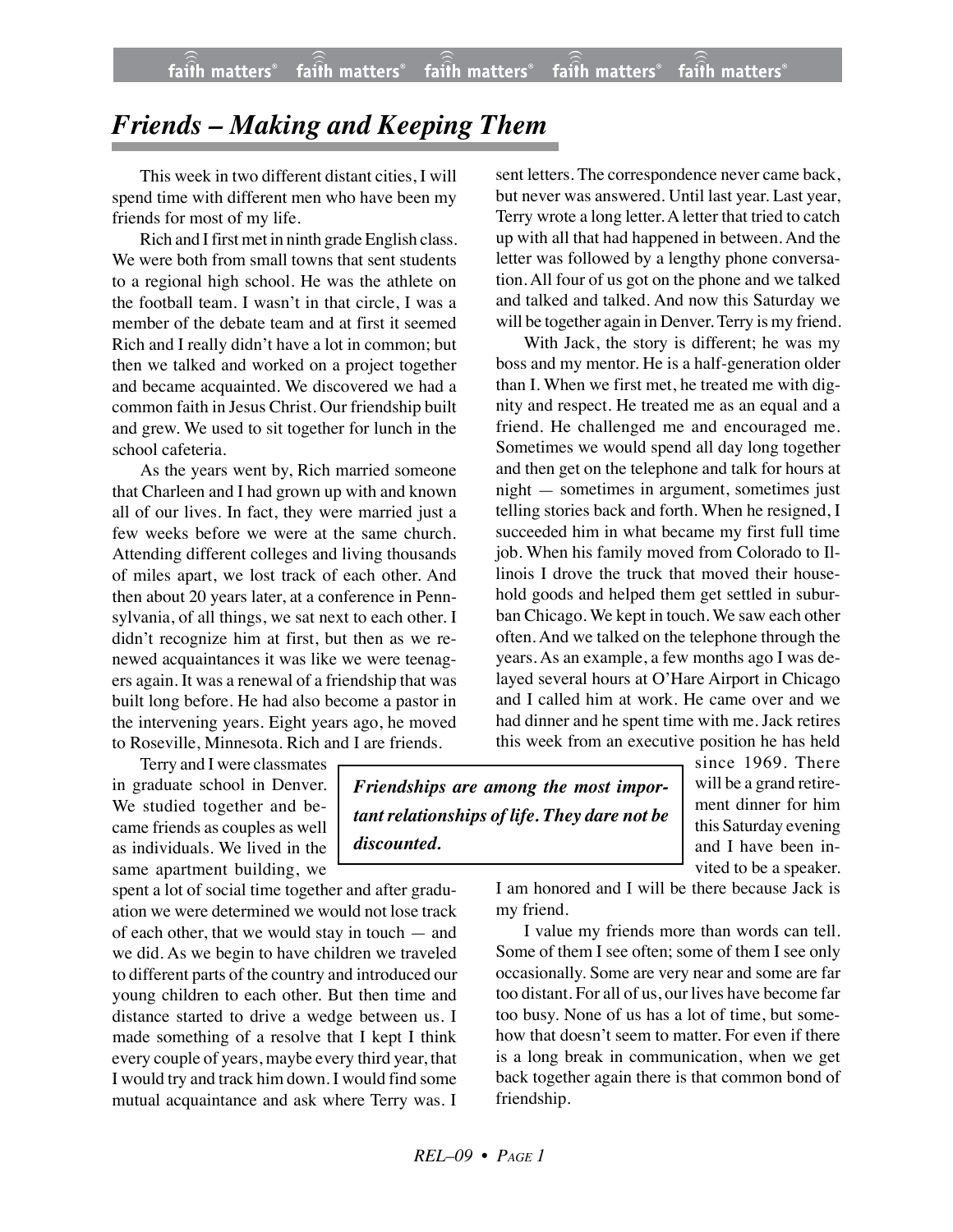I don't think I have a good definition of what a friend is, but I know the feeling. I know the relationship and I recognize it whether it's my friendship or when I see it between two other people. Friends are those with whom I can be myself. I know they will accept me and love me, no matter what or where. They are my friends.

I consider myself to be blessed. Henry Brooks Adams wrote a century ago, "One friend in a lifetime is much; two are many; three are hardly possible."

Friendships are among the most important relationships of life. They dare not be discounted. Books are written about how to find and keep friends. Friends and friendships mark one of the longest sections in the index of Bartlett's Familiar Quotations.

Friendship is a rare and valuable thing. The writer of Proverbs 18:24 understands that:

*A man of many companions may come to ruin, but there is a friend who sticks closer than a brother.*

Companions are the pool of acquaintances out of which friendships are drawn. They are from the people we work

with or see in the neighborhood. They are the contacts that are part of our life — the people we know by name. But the point of Proverbs 18:24 is that "many companions" are not enough. A friend is different. A friend is someone who sticks closer than a brother. In fact, a friend may be closer to you than a sister or brother. A friend is like a member of the family — maybe even better.

Friends are more valuable than possessions or a career. Ask anyone who has enormous possessions and no friends and that person will tell you that loneliness comes at too high a price. There are some who even try to use their wealth to buy friends. Contrast that to someone with very little in terms of material possessions but she has a close, trusted friend. If wise, she will tell you that she would not sell her friend for a million dollars.

All of this is to say that a few friends are a lot and that friendships should be treated with the greatest care and the greatest nurturing. But in order to get that friendship and in order to keep that friendship, it is important to understand that friend-

*Friends are more valuable than possessions or a career.*

mon advice is, "What you really need to do is to give to someone else." I balk at that type of advice, but there is truth to

it. For it's in giving away the little that we have that we gain far more, and it's in cultivating friendships with other people that we connect to them. So find someone else who is hurting, someone else who is lonely, someone else who is friendless.

Within the context of church life there is a common thing that can happen. People will come to a church looking to get connected to other people. Initially the people at the church seem very friendly, but it is difficult to make meaningful relationships. It's as though they really don't have the time and energy for you that they have for their other friends. There is a principle operating here that I think is important to understand.

Let me illustrate with some toys! You all are familiar with Lego toys — the little blocks that you snap together to build houses or cars or even a church building. Usually you start with a base piece that has a lot of snap-on points and from that you build so that you put a piece that snaps here, a piece that snaps there until you have built a whole structure. Now, if you're the last piece and you want to

ship is something more given than gotten. Ralph Waldo Emerson said, "The only way to

have a friend is to be one." Actually that is based upon a profoundly Christian principle, the words of Jesus in Acts 20:35, that "it is more blessed to give than to receive." That is a powerful and profound principle for personal finances, but it's also a powerful and profound principle for the friendships of life.

If we have a friendship that is primarily based upon our desire to get something from the other person, that will undermine that relationship. But if a friendship is a relationship where we seek significantly to give, we discover a blessing in that giving that we otherwise would never have known.

If you want to have friends, look for someone who needs a friend. We must look for someone who has a need that is greater than our own, someone who has problems, someone who needs help. Even if I am at a point in life where it seems like I'm drained out and all I can do is take in, the com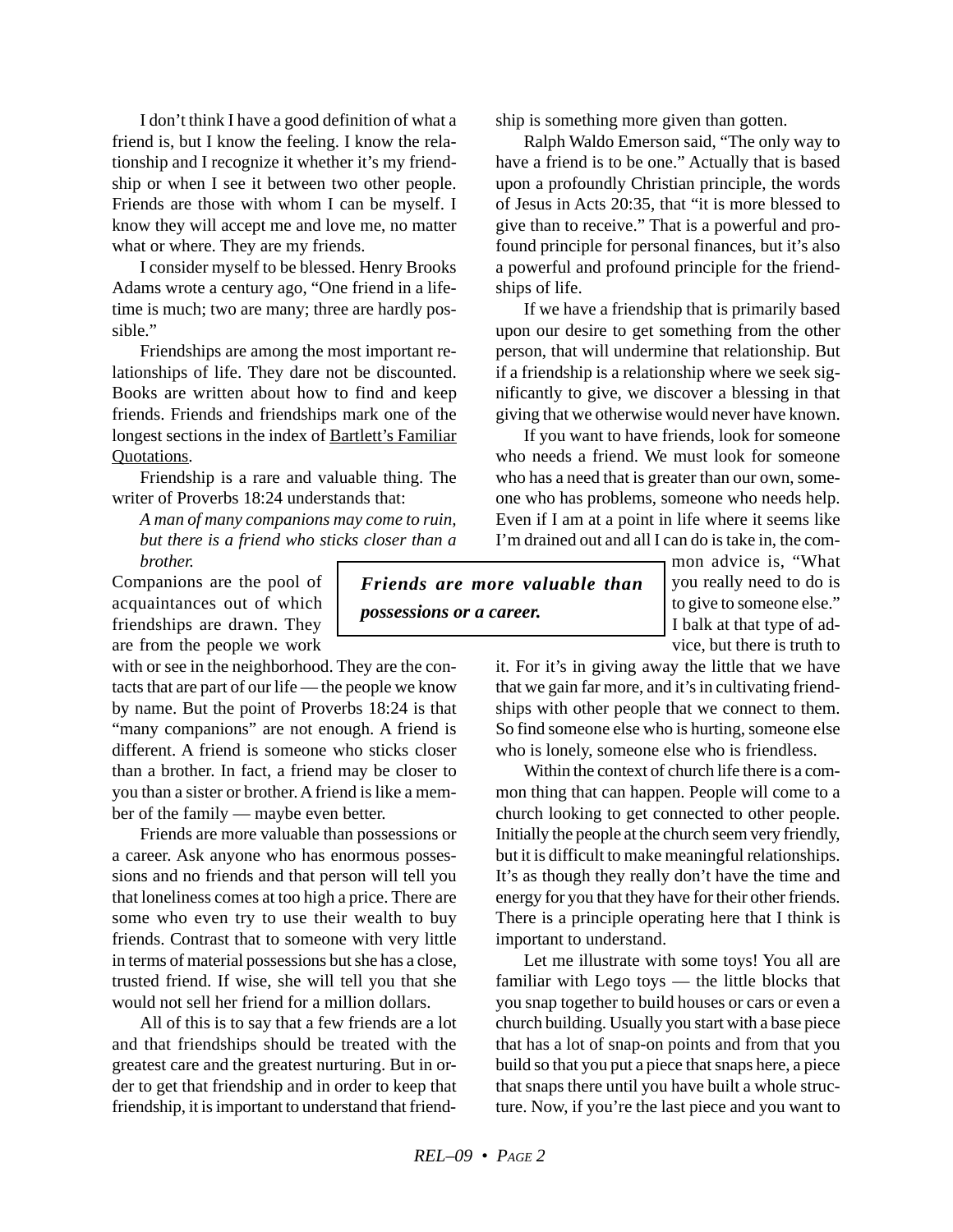be part of the structure, where do you think the best place to connect would be? It's not in the base piece that is all snapped up. To find the spaces that are open, find those pieces that have connecting points that are available.

So it is with finding friends. You see, there are some of us who have a capacity to have six good friendships, although that is really rare. There are some that are even able to maintain eight, but most of us actually are more in the category of about four. The longer a person has lived in a community or attended a church or been enrolled at a school or worked at a company, the more likely that person will be all "snapped up." It doesn't mean they don't like you or that they don't care. It's just that they don't have any vacant snap-on points left.

So what's a lonely person to do? Find those people who have snap-on points available. What's a newcomer to do? Find others who are also new to the community or new to the church, people that aren't all snapped up with established relationships that go on for years. Perhaps you've recently gone through a broken relationship that has unsnapped a lot of previous friendships. Look for others in your situation. You see, there is no shortage of people who are lonely, who have needs and are looking for friends. And those who are willing to give more than they get will quickly find their generosity and friendship warmly welcomed.

This is precisely what Jesus did when he made friends. It wasn't with the popular or the powerful. He befriended sinners, tax collectors, people with diseases

and disabilities that made them outcasts, people who had ethnic and racial backgrounds that made them unacceptable to the mainstream. It was to those that Jesus gave; and so, Jesus had many friends.

Once a friend is found, friendship requires time and effort. Jesus is a powerful example of that. Did you know that if you count the public years of Jesus, from his biography in Matthew, Mark, Luke and John, it covers three and one half years on the calendar, but if you go through and read every page in the New Testament and count the number of days on which we have information, the total numbers about 34? Out of more than one thousand days, we only know where Jesus was and what he was doing for 34 of them. What was he doing the rest of the time? He was spending the rest of his time with his friends.

It's true that he was training them to take the good news of God's salvation to all of the world, but he was also building relationships with his friends because he counted friendships and relationships to be important. The amount of time he spent with them proves the priority he gave to relationships and friendships.

We need to ask ourselves how much time and effort we give to the friendships we have and to meeting the needs of others. Think for a moment of two or three people you would count to be friends or people you would like to have for friends. When was the last time you were together with them? Do you pray for them? What are some of their needs that you can help out and meet? What could you do over a period of a year or a period of five years to build and strengthen that relationship - to invest in someone else? Think of those specific people — picture them in your mind — and ask, are you primarily focused on what you can get from them or are you primarily focused on what you can do for them?

I am always fascinated by people and all the things we as people do. When it comes to giving

*We need to ask ourselves how much time and effort we give to the friendships we have and to meeting the needs of others.*

time and effort to friends, I have been most impressed by someone I have watched for a long time and that is my mother-

in-law, Charleen's mother. I see her as someone who in my experience is virtually unparalleled in investing her life in other people. She is in her 80's. She is always looking for people she can help. She is a prolific note writer, she makes daily telephone calls asking people what their needs are and how she may be able to help them and she has a prayer list that is like a small city phone book. I think that she prays more diligently and more effectively than anyone I know.

You may not know that Charleen's father died about two months ago — just eight weeks after he